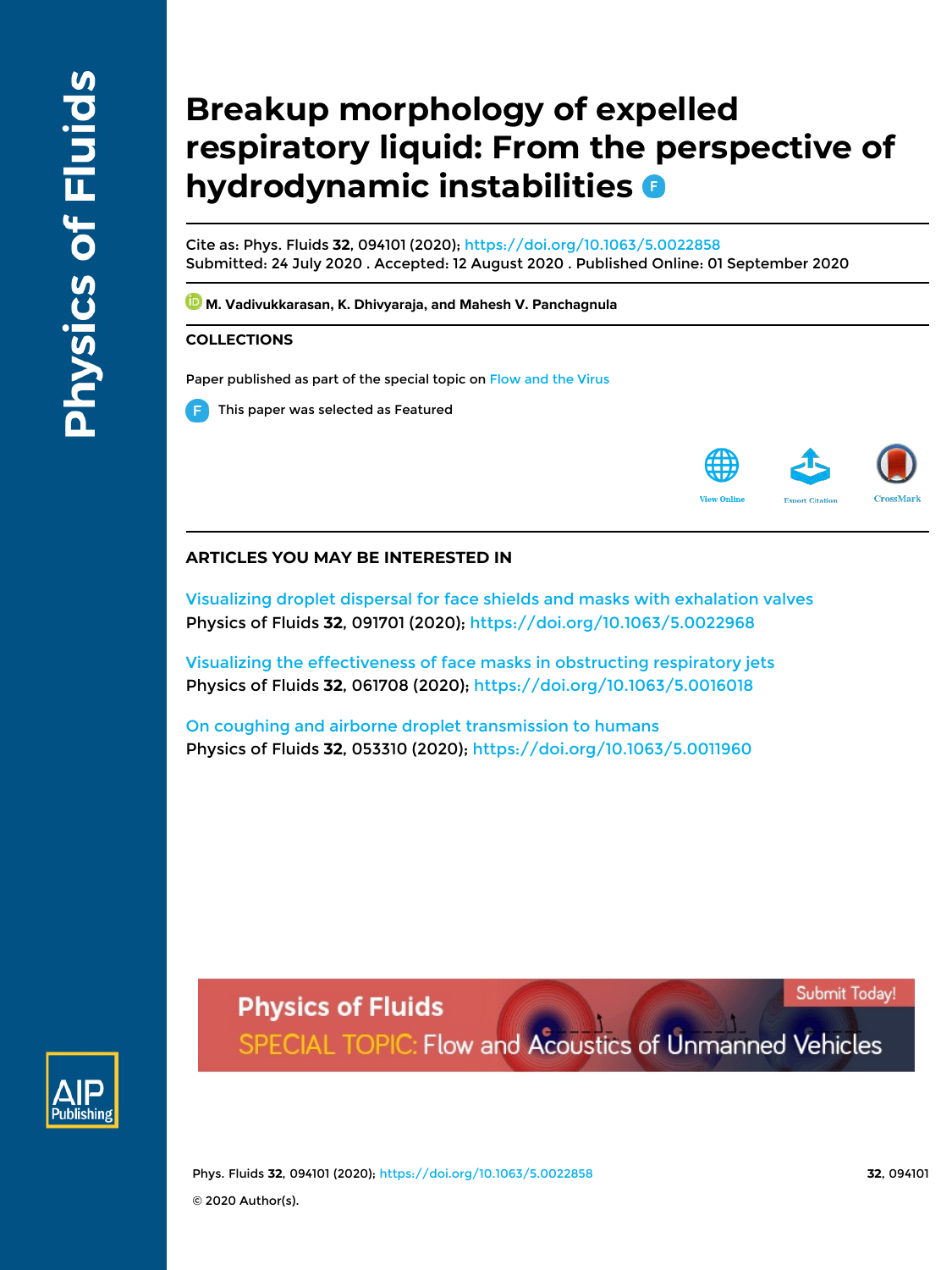# Breakup morphology of expelled respiratory liquid: From the perspective of hydrodynamic instabilities **D**

Cite as: Phys. Fluids **32**, 094101 (2020); doi: 10.1063/5.0022858 Submitted: 24 July 2020 • Accepted: 12 August 2020 • Published Online: 1 September 2020



M. Vadivukkarasan,<sup>1,a)</sup> D K. Dhivyaraja,<sup>2</sup> and Mahesh V. Panchagnula<sup>2,b)</sup>

### AFFILIATIONS

**<sup>1</sup>** Department of Mechanical Engineering, National Institute of Technology Puducherry, Karaikal 609609, India **<sup>2</sup>**Department of Applied Mechanics, Indian Institute of Technology Madras, Chennai 600036, India

Note: This paper is part of the Special Topic, Flow and the Virus. **a)**Author to whom correspondence should be addressed: m.vadivu@nitpy.ac.in **b)**Electronic mail: mvp@iitm.ac.in

### **ABSTRACT**

Understanding the breakup morphology of an expelled respiratory liquid is an emerging interest in diverse fields to enhance the efficacious strategies to attenuate disease transmission. In this paper, we present the possible hydrodynamic instabilities associated with expelling the respiratory liquid by a human. For this purpose, we have performed experiments with a cylindrical soap film and air. The sequence of the chain of events was captured with high-speed imaging. We have identified three mechanisms, namely, Kelvin–Helmholtz (K–H) instability, Rayleigh–Taylor (R–T) instability, and Plateau–Rayleigh (P–R) instability, which are likely to occur in sequence. Furthermore, we discuss the multiple processes responsible for drop fragmentation. The processes such as breakup length, rupture, ligament, and drop formation are documented with a scaling factor. The breakup length scales with  $We^{-0.17}$ , and the number of ligaments scales as  $\sqrt{Bo}$ . In addition, the thickness of the ligaments scales as We<sup>−</sup>0.5. Here, We and Bo represent the Weber and Bond numbers, respectively. It was also demonstrated that the flapping of the liquid sheet is the result of the K–H mechanism, and the ligaments formed on the edge of the rim appear due to the R–T mechanism, and finally, the hanging drop fragmentation is the result of the P–R instability. Our study highlights that the multiple instabilities play a significant role in determining the size of the droplets while expelling a respiratory liquid. This understanding is crucial to combat disease transmission through droplets.

Published under license by AIP Publishing. https://doi.org/10.1063/5.0022858

# I. INTRODUCTION

The novel and respiratory infectious coronavirus disease (COVID-19) has proliferated and spread exponentially across the globe in recent days. Understanding the dynamics of transmission routes is a primary concern among researchers in diverse fields.<sup>1</sup> A few possible fluid mechanical routes of disease transmission happen via human respiratory activities such as breathing, talking loudly, coughing, and sneezing. $2,3$  In particular, coughing and sneezing are spasmodic events and multiphase dynamical phenomena. Hence, understanding its dynamics is non-trivial due to the interplay and competition of different forces. $4$  While expelling the respiratory liquid, the bulk fluid is converted into several polydisperse droplets<sup>5</sup>

via multiple intermediate processes. The occurrence of these events is analogous to that of liquid atomization processes.<sup>6</sup>

Talking loudly, $7$  coughing, and sneezing, $8$  cause a significant increase in pressure in the nasal cavity that tends to expel a cloud of respiratory liquid to the ambient air from the mouth within a microsecond. This dynamic event is accompanied by the combined occurrence of Kelvin–Helmholtz (K–H) and Rayleigh–Taylor (R– T) instabilities due to the generation of axial relative velocity and an acceleration field, respectively. Thus, the expelled respiratory liquid, in particular, coughing and sneezing, is a case where both the instabilities could occur. Therefore, it presents itself as a prominent example of the classical primary liquid atomization problem.<sup>9</sup> The expelled respiratory liquid cloud is further ruptured into ligaments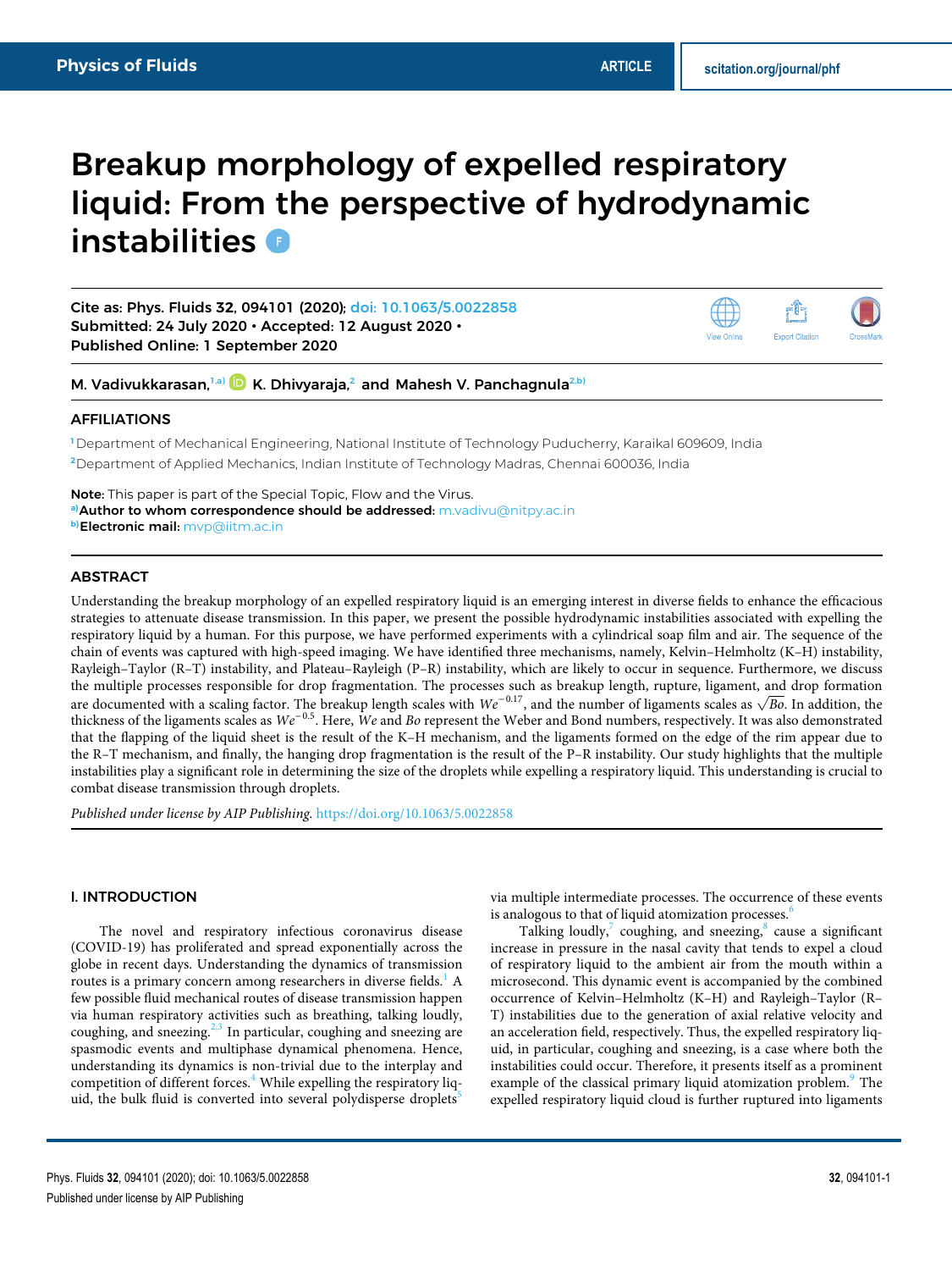and drops, signifying the secondary atomization. The droplets generated out of the expelled respiratory liquid process are polydisperse in nature.<sup>10</sup> These droplet ranges from sub-micron to hundreds of micrometers are the primary factor in airborne disease transmission. These respiratory droplets can act as a carrier of pathogens and allow them to transport in the air medium. The pathogens can stay alive inside the droplets, suspend in the ambient air for a long time, and spread the infections via this route.

Despite several studies that have attempted to uncover the dynamics involved in creating expelled respiratory droplets, little attention has been devoted to understanding the instabilities associated with these events, which are multiphysics in nature. Recent effort includes a realistic modeling of the characteristics of droplets originated from a human sneeze<sup>11</sup> and their control strategies,<sup>12</sup> survival of pathogens in the droplets deposited on surfaces, $14$  dispersion mechanism, $15$  and the effect of the respiratory droplets under different ambient conditions.<sup>16</sup> However, the mechanism by which the droplets are formed close to the mouth has not been studied. Hence, there is a rising concern among researchers to unravel the entire dynamics with the aid of fluid mechanics tools, especially high-speed imaging.<sup>17,18</sup> Lately, high-speed imaging has contributed to extending the knowledge on many scientific questions by revealing the intermediate events that happen during such spasmodic events. Therefore, the present work proposes an experiment with a soap film and air to visualize the dynamics of the expelled respiratory liquid sputum from a human and the associated mechanisms that govern the breakup process. From this standpoint, the breakup instability in the soap film serves as the simplified model of the respiratory liquid sheet to understand its dynamics. A simple and controlled experiment with the soap solution and air, although it is not performed on the exact geometry, captures the intermediate physical events that would occur during the destabilization of the respiratory liquid. This understanding is essential to elucidate the salient features of the respiratory expelled liquid and impervious airborne disease transmission.

During the process of expelling a respiratory liquid, a thin liquid jet or sheet of sputum is ejected out from the mouth to the ambient air resulting in ligaments. The ligaments will undergo a "film burst" process leading to the formation of a multitude of smaller fragments of varying sizes. The above process is very similar to the destabilization of the flapping liquid sheet, as illustrated in Fig. 1. The dynamics of a flapping sheet and its downstream processes have been extensively documented for the application of gas turbine atomizers.<sup>19–21</sup> It should be mentioned that the breakup of thin liquid sheets<sup>22</sup> is analogous to bursting the soap film.<sup>23,24</sup> The expelled respiratory liquid as a ligament in the air stream will eventually burst<sup>25</sup> or break up<sup>26</sup> into smaller fragments. In the present work, an idealized system, including all these events in a single system, is investigated. In particular, the intermediate processes that occur between the formation of a thin liquid sheet and the bubbles fragmenting into smaller drops are of current interest.

The events mentioned above, in general, occur either independently or sequentially in different systems. The one striking feature from the present study is to show all these existing events during the process of expelling a respiratory liquid with a model system and characterize them for limited flow conditions.

We propose a simplified experimental model to investigate the intermediate physical events associated with expelling the respiratory liquid via flapping liquid sheets—these events resulting in numerous smaller fragments. We study the underlying dynamics using a model of the soap film while the air impinges on it. The velocity gradients between the air and the soap film initiate the K– H instability and make the sheet flap. Eventually, flapping induces the R–T instability that initiates the breakup. We hope that this study helps understand the ubiquitous phenomenon in a better way. This paper reports high-speed imaging in a simple laboratory experimental setup aimed at delineating the different mechanisms and quantifying their effects.

This paper is streamlined as follows: In Sec. II, the experimental setup used for this study is presented. The behavior of the flow system and scaling are presented in Secs. III and IV, respectively. We discussed the limitations of our predictions in Sec. V and summarized in Sec. VI.

# II. EXPERIMENTAL SETUP—CONCEPT AND DETAILS

A test rig capable of generating a cylindrical column of the bubble was designed and assembled. The rig consists of a circular frame



**FIG. 1**. Illustration of instantaneous images of the expelled respiratory liquid and its breakup morphology. (a) When a sheet of sputum is expelled from a human, a liquid sheet gets destabilized to (b) form a drop (effect of the K–H instability). (c) The respiratory drop further gets "film ruptured" into ligaments (effect of the R–T instability). (d) The ligaments due to the effect of surface tension break up into (e) smaller drops (effect of the P–R instability). Note that these images (a)–(e) are obtained from a blown soap bubble with gravity pointing to the left and a mere representation of the intermediate events that occur while expelling the respiratory liquid. Likewise, the depicted images are highly exaggerated and not to the scale of a human mouth. The time interval between the two images is not equal.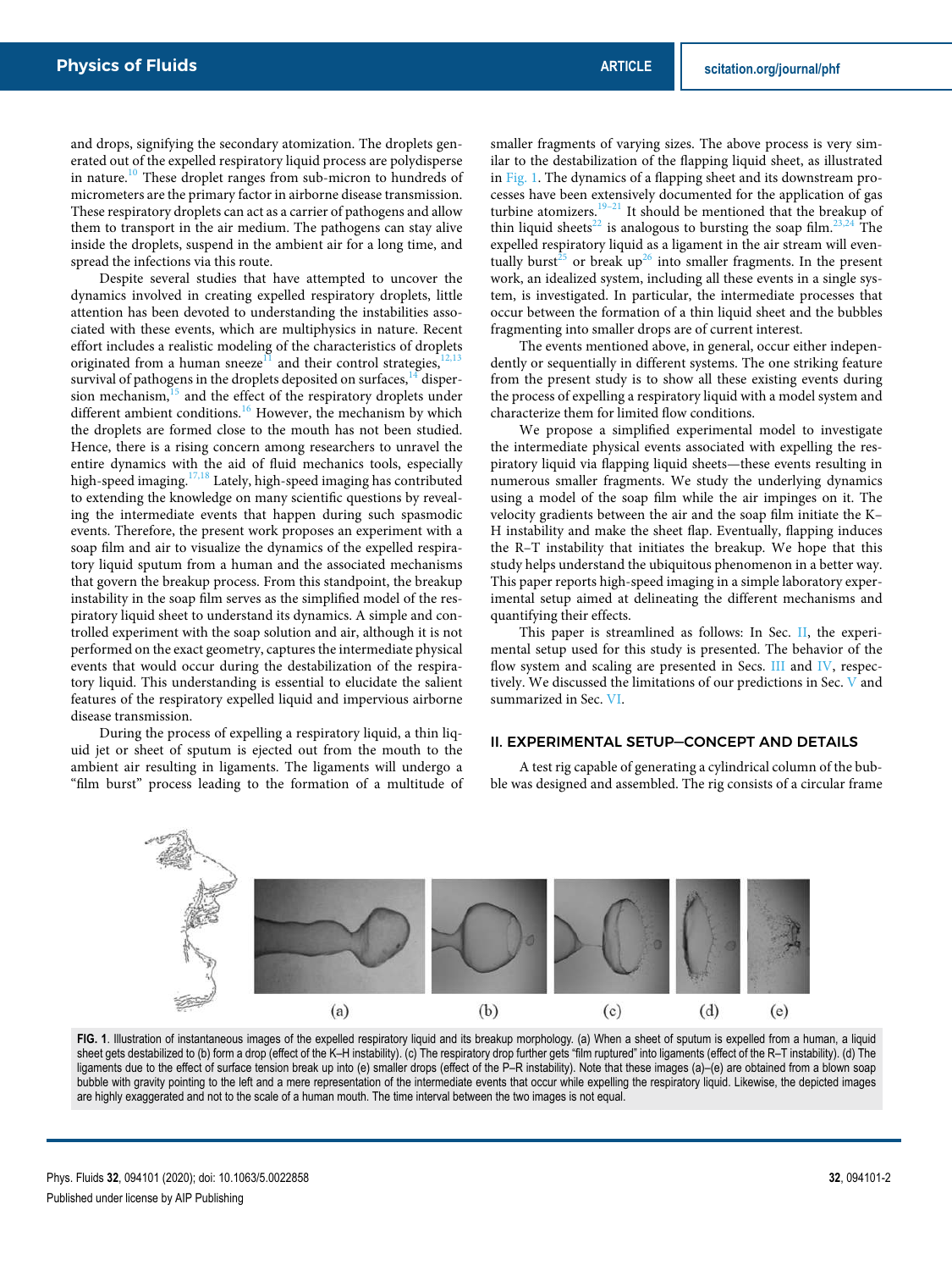

and an air supply unit. A schematic of the experimental setup, along with a high-speed imaging setup, is shown in Fig. 2. The soap solution was prepared using 5% of liquid (Ivory) washing solution and 95% of distilled water by volume. The solution was well maintained below the critical micellar concentration. The same solution concentration was used for all the experiments. The surface tension of the solution was measured using the pendant drop method and a tensiometer test. The surface tension of the solution is ≈0.025 N/m. The other properties of the solution, such as density and kinematic viscosity, are assumed to be 1.23 kg/m<sup>3</sup> and  $10^{-6}$  m<sup>2</sup>/s, respectively.

A circular frame with a diameter of 200 mm was used to hold a soap solution as a thin film. The thin soap film was generated by immersing the circular frame into the soap solution and pulled out gently. The generated soap film was placed horizontally in the gravity field. We ensured that the soap film was stable, and there were no gradients in the radial direction. The entire experiments were conducted in the vapor saturated environment to avoid liquid evaporation.

A plane orifice nozzle with an exit diameter of 8 mm was used to create a high-velocity air jet. The nozzle was located 10 mm below the circular frame. The high-pressure air cylinder was used to supply the air to the nozzle. A high precision pressure regulator controls the airflow, and the flow rate was maintained. The jet velocity was measured using a pitot tube with an estimated accuracy of 2%. A steady flow of the air jet is placed below the circular frame to impinge high-velocity air perpendicular to the center of the thin film in the upward direction against gravity to produce a cylindrical column of the bubble.

To study the breakup behavior of the bubble column, a highspeed shadowgraphy technique was used. A bright field was created by illuminating the background with a high power LED light source. The diffuser sheet placed between the light source and the object

helps produce the uniform light distribution. A Photron FastCam  $^{\rm TM}$ high-speed imaging camera was used to capture the instantaneous images in shadowgraphy mode. To avoid streaks in the images, the light source was synchronized with the high-speed camera. The entire breakup events of the bubble column were captured at 10 000

f.p.s with an exposure time of 1/20 000 s, and its image resolution is  $512 \times 768$  pixels. To capture the number of ligaments generated from the bubble burst, we captured the magnified events at 3600 f.p.s with an exposure time of 1/50 000 s, and its image resolution is 1024  $\times$  1024 pixels. Special care was taken to enhance the reproducibility and quality of the experiments. Throughout the experiments, it was made sure that the soap film was steady and had a constant thickness initially.

#### III. OBSERVATIONS—CHRONOLOGY OF THE FLOW **SYSTEM**

We performed the experiments with the setup discussed in Sec. II, and the chronology of the expelling respiratory liquid is described here. The sequential behavior can be seen from Fig. 3 and is as follows: (a) flapping liquid sheet, (b) continuous formation of bubbles, (c) hole formation at a point, (d) rupture of the liquid sheet, (e) multiple bursts, and (f) the formation of ligaments. The bubbles pinch off from the flapping sheet by their own weight, as shown in Fig. 3(b). The rupturing and bursting process can be noted from Figs.  $3(c)-3(e)$ . The ligament formation is shown in Fig.  $3(f)$ . Note that, in this sequence shown in Fig.  $3$ , the time interval between two consecutive frames is not equal. The present study is an attempt to characterize each event in detail.

We will classify the behavior of the flow system into four major events, as observed in the destabilization process of the cylindrical liquid sheet. The liquid sheet undergoes different stages such as (A) flapping, (B) rupture, (C) ligament, and (D) droplet formation before it forms as a stable droplet. The processes that lead to the sequential events will be discussed here with a few physical arguments.

In order to create a gas centered co-annular (cylindrical) liquid sheet, the air jet is allowed to impinge on the soap film. On a continuous supply of the air at the bottom surface of the soap film, the soap film expands both in axial and radial directions. Due to the airflow, the bubble expands in the axial direction. The interfacial area of the soap film increases, and the expansion is opposed by the surface tension force acting on the interface. In contrast, the expansion in the radial direction is limited by the frame edge. Note that the diameter of the bubble column is controlled by the diameter of the gas (air) jet.

The continuous domination of the airflow assists the cylindrical liquid (bubble) column to grow in the axial direction, as shown in Fig.  $3(a)$ . Due to the continuous co-flowing air stream, the stable bubble column will tend to destabilize by generating waves on its surface. The waves move toward the direction of the airflow, thus resulting in flapping. The flapping is due to the velocity difference between the interfaces.

The next event is addressed as rupturing the soap film, and it can be summarized as follows: Due to gravity or capillary suction, the liquid flows down in the bubble cap, leading to a thinner film. A hole eventually nucleates at any point in the film, and the hole expands. However, the point where the rupture happens is beyond the scope of the present study.

The corresponding event is bursting. This bursting is observed in two cases: (i) the bubble which is pinched off from the liquid sheet ruptures and tends to burst and (ii) the continuous sheet attached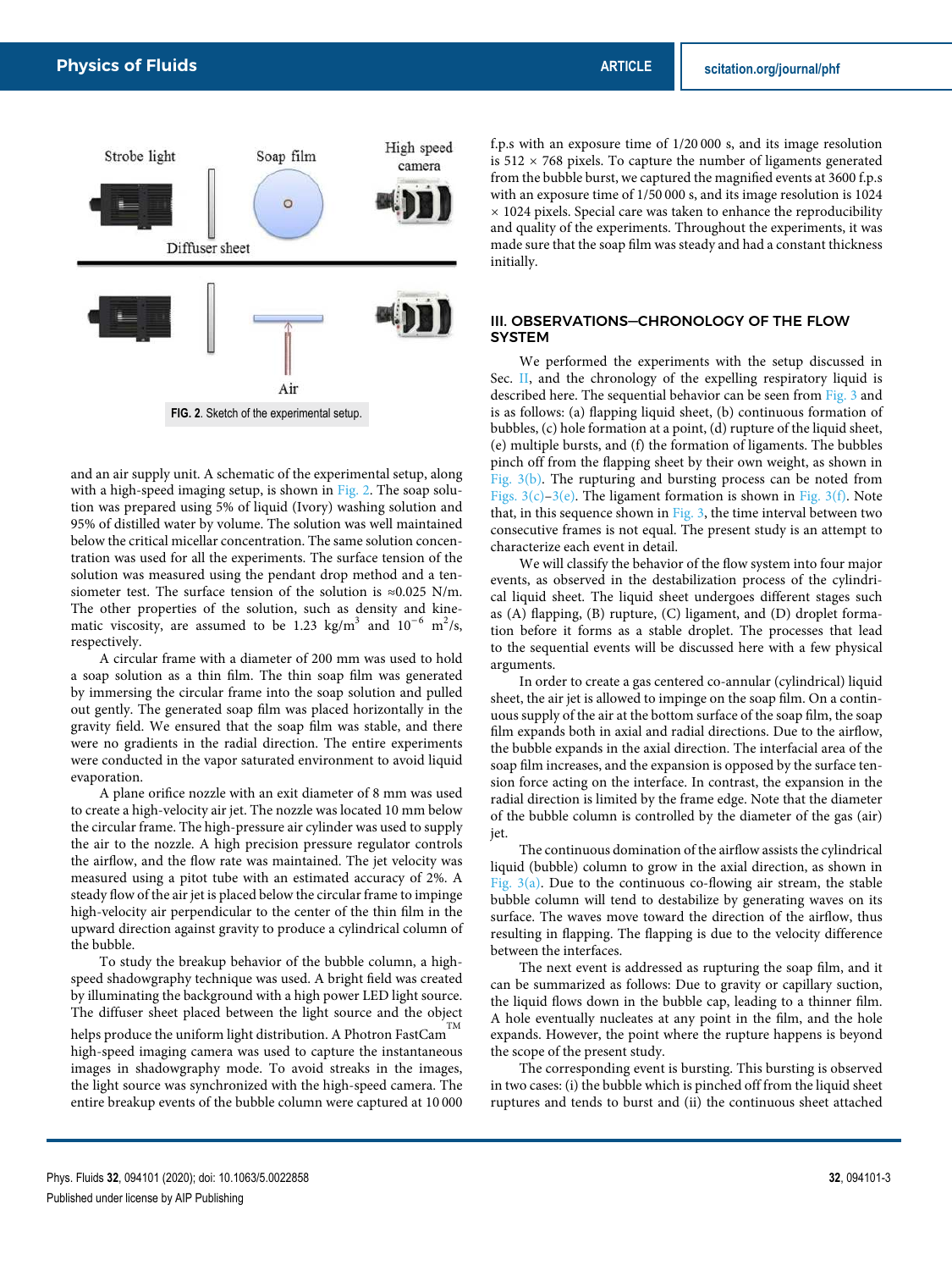

FIG. 3. Typical time sequence of a thin soap film fragmentation process. (a) Image of the flapping sheet due to the impingement of air, (b) continuous formation of bubbles, (c) continuous decrease in the thickness that initiates a hole formation at a point and leads to (d) the rupture of the liquid sheet, (e) multiple bursts, and (f) the formation of ligaments. The bubbles were pinched off from the flapping sheet by their weight. In this sequence, the time interval between two consecutive frames is not the same.

with the circular frame bursts continuously until all the mass of the soap film ruptures. The former is similar to the drop breakup when it is suddenly exposed to the high stream of air, and the latter is analogous to the flapping liquid sheet resulting in the formation of ligaments that eventually break up into smaller droplets.

The last event is the origination of tiny drops from the ligaments. In Sec. IV, the above-discussed events will be presented in detail.

# IV. RESULTS

#### A. Flapping and breakup length

In this section, we will discuss the flapping motion of the cylindrical liquid sheet, and it is shown in Fig. 3(a). The liquid sheet flapping is associated with a velocity difference across the thin sheet, and it is the manifestation of the K–H instability.<sup>27</sup> A liquid sheet on the still surrounding air is balanced by surface tension and modulated by the Bernoulli effect.

Flapping motion causes the annular liquid sheet to expand and contract in symmetric mode. As the surface wave propagates, the amplitude of oscillation increases and results in liquid sheet necking. Air at low impact velocity on a soap film causes the spherical bubbles to pinch off from the annular liquid sheet continuously. Figures  $3(b)-3(e)$  depict the various time instants at which bubbles pinch off from the liquid sheet. One of the most striking features visible from these images is the breakup length. Here, the breakup length is defined as the length of the intact liquid sheet. It is measured from the horizontal soap film to a point at which it pinches off from the liquid sheet.

Similar to Fig. 3, the breakup length was observed for other flow conditions as well, and it is shown in Fig. 4. Here, the images are presented for four different operating conditions. As can be noted, the breakup length decreases as the Weber number (velocity of the gas jet) increases. It can be observed that the diameter of the cylindrical sheet is approximately the same for all the conditions. This implies that the diameter of the cylindrical sheet depends only on the diameter of the air nozzle exit orifice.

The other factor is that the number of bubbles pinching off from the liquid sheet decreases as velocity increases. However, the numbers are not consistent, and it cannot be quantified. In other words, it can be observed while performing experiments that for the case of low Weber numbers, the number of bubbles pinching off is



**FIG. 4**. Breakup length for different flow conditions. (a) *We* = 79, (b) *We* = 177, (c) *We* = 315, and (d) *We* = 492. The length of the image is 3 cm. Note the number of bubbles in each image, and also, the breakup length decreases as airflow velocity increases.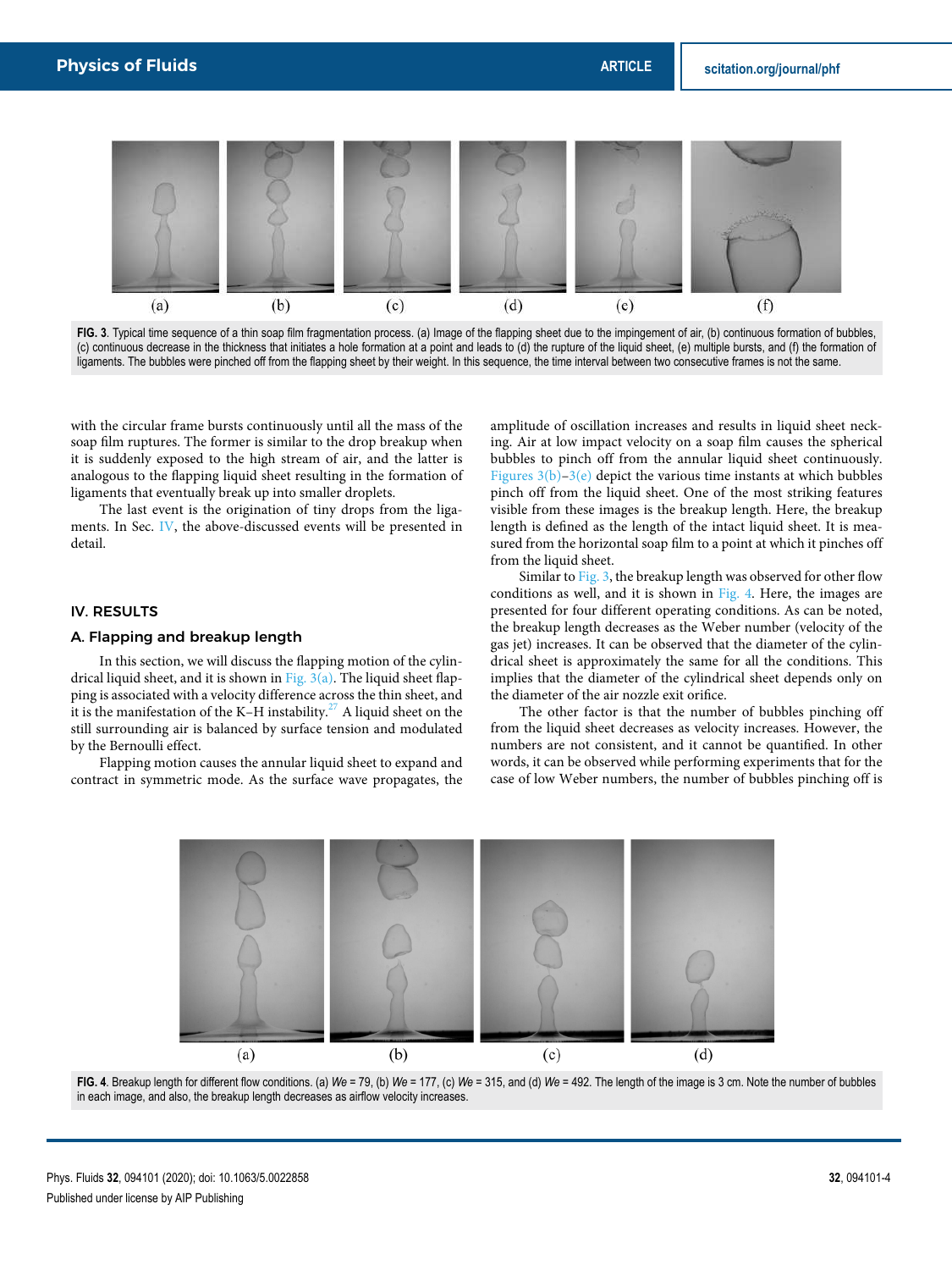

**FIG. 5**. Influence of the K–H instability. Dimensionless breakup length  $(l_b)$  as a function of Weber number (*We*). As can be seen,  $l_b \sim W e^{-0.17}$ . Here,  $W e = \frac{\rho_g V_g^2 R}{\sigma}$ *σ* .

more, whereas for the high velocity, the number of bubbles pinching off is less or sometimes, the air jet ruptures even before the formation of bubbles. As can be noted from Fig. 3, the average number of bubbles formed are 4, 3, 2, and 1 for  $We = 79$ ,  $We = 177$ ,  $We$  $=$  315, and  $We = 492$ , respectively. In this study, the Weber number is defined by,  $We = \frac{\rho_g V_g^2 R}{g}$  $\frac{g}{\sigma}$ , where  $\rho_g$  and  $V_g$  denote the density and velocity of the gas (air) jet, R denotes the radius of the gas jet, and  $\sigma$ denotes the surface tension.

Figure 5 depicts the dimensionless breakup length  $(l_h)$  as a function of Weber number. Here,  $l_b$  is defined by the dimensional

breakup length  $(l'_b)$  normalized by the radius of the gas jet (R), indicating  $l_b = \frac{l_b'}{R}$ . The plot also shows that  $l_b$  decreases with an increase in We. It is due to the fact that inertial forces dominating the surface tension forces result in a decrease in  $l_b$  while increasing We. Note that  $l_b$  scales as  $We^{-0.17}$ . The mean wavelength of the oscillations is observed to be the same for a range of We, henceforth, resulting in bubble formation of similar sizes. The size of the bubble is found to be around 20 mm from the images. It indicates that the increase in We (velocity of the gas jet) influences  $l_b$ , and the pinched-off bubble size remains the same. $2$ 

#### B. Rupture

The complete sequential behavior of rupture on a cylindrical liquid sheet is shown in Fig. 6. These instantaneous images were captured at 3600 f.p.s with an exposure time of 500 *μ*s. The inception of rupture occurs at a point in the liquid sheet where the sheet thickness tends to zero. In other words, the thin film's initial puncture is localized preferentially at the point where the normal stresses are large. The rupture also occurs individually on each bubble disintegrated from the liquid sheet. The bubble diameter is equivalent to the wavelength of the liquid sheet as a result of K–H instability. The rupture event continues until the whole liquid sheet deforms.

On continuous impingement of air, the soap film ruptures at some critical point without any external disturbances by forming a small hole (internal pressure will be enough to break the bubble, causing it to burst). It is worth mentioning that the rupture may happen at multiple points simultaneously, leading to multiple bursts. Note that the images were captured using a high-speed camera



**FIG. 6**. The sequence of high-speed images shows the complete evolution of bubble rupture morphology and pinching off from the cylindrical sheet at *We* = 492. (a) Initiation of rupture, (b) thin smooth rim transforming into a thicker corrugated rim, (c) rim breaking and formation of ligaments as well as ejection of film drops, (d) change of orientation, (e) inflation of the bubble into a pancake or jellyfish shape, (f) folding the sheet in the reversal direction, (g) collapsing the bubble, and (h) faster ejection of drops through ligaments. The length of the image is 20 mm.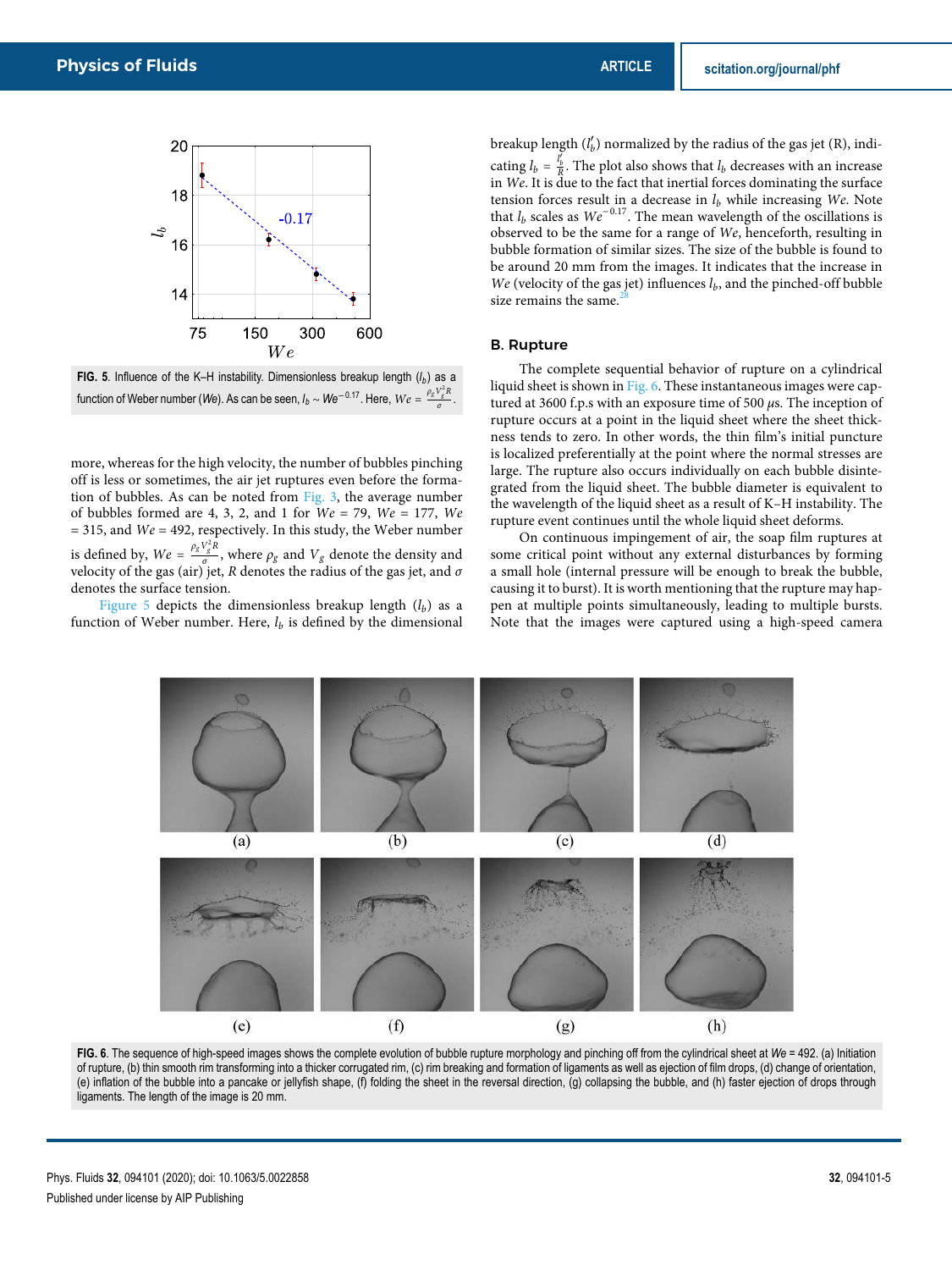representing two-dimensional projections of the three-dimensional motion; only bubbles with axisymmetric oscillations were selected for the data analysis. The rupture that can be visualized from the image was only considered and reported.

First, the bubble is in the form of a spherical shape and would like to retain its shape. The puncture or rupture happens from the upstream or downstream. It is common that whenever a bubble ruptures, the droplet or fragments are formed by the retraction of the thin film, as shown in Fig. 6. The sheet retraction caused by the rupture differs depending upon the velocity conditions. Followed by these events, there will be a formation of ligaments, leading to the formation of other sets of droplets [Figs.  $6(b)$ – $6(d)$ ]. A similar thing was observed while the bubble tends to burst. During the course, the retracting sheet flattens the bubble-like pancake shape and then spirals up to shatter the liquid sheet into smaller fragments, $<sup>2</sup>$ </sup> shown in Figs.  $6(e)$ – $6(h)$ .

#### C. Ligament formation

The event of rupturing or bursting a spherical bubble leads to the formation of ligaments. The number of ligaments depends upon the acceleration experienced by the spherical bubble while rupturing. Here, acceleration  $(A)$  is a dimensional quantity obtained by  $A = \frac{V_g^2}{R}$  and Bond number,  $Bo = \frac{\rho_g R_b^2 A_g}{\sigma}$  $\frac{\alpha_b A}{\sigma}$ . In addition,  $R_b$  represents the radius of the bubble. Figure  $7(a)$  shows the acceleration (A) as a function of Bond (Bo) number. As can be seen, as We increases, A tends to increase. Both A and We increase because the gas (air) velocity increases. R-T instability occurs in a spherical bubble $31$  that leads to the formation of ligaments in several instances, which includes breakup either due to viscous drainage<sup>32</sup> or destabilized by a laser source<sup>33</sup> or by a combustion source.<sup>34</sup> We confirmed and stated that it yields the same number of ligaments irrespective of their sources. With this, we also characterize the number of formation of ligaments  $(N)$  for the wide range of Bond numbers  $(Bo)$ , as shown in Fig. 7(b). As can be seen, increasing the value of Bo tends to increase N. It is due to the dominance of inertial forces driven by acceleration over the surface tension forces. Note that the trend observed for a cylindrical thin liquid sheet  $(N \sim \sqrt{Bo})$  is consistent with the aforementioned earlier studies.<sup>3</sup>



**FIG. 7**. Influence of the R–T instability. (a) Acceleration of the thin liquid sheet (*A*) in m s<sup>−</sup><sup>2</sup> as a function of Weber number (*We*). (b) Number of ligaments formed (*N*) as a function of Bond number (*Bo*). Here,  $Bo = \frac{\rho_g R_b^2 A}{\sigma}$  $\frac{R_b^2 A}{\sigma}$ . (b) signifies  $N \sim \sqrt{Bo}$ .



**FIG. 8**. Thickness of the ligament (*t<sup>l</sup>* ) as a function of Weber number (*We*). Here,  $We = \frac{\rho_g V_g^2 R}{\sigma}$ <u>Γειάτ</u> . Each ligament breaks into tiny drops due to the influence of the P–R instability. Note that  $t_i \sim We^{-0.5}$ .

#### D. Drop formation

It is well known that each ligament will tend to break up further into drops. It is due to the Plateau–Rayleigh (P–R) instability. Here, we discuss the thickness  $(t_l)$  of each ligament that is formed. Figure 8 shows the thickness of the ligament  $(t_l)$  as a function of Weber number (*We*). Here,  $t_l$  is normalized as  $t_l = \frac{\pi D_b}{NR}$ , where  $D_b$  refers to the diameter of the bubble before rupturing. Note that each ligament thickness reduces due to an increase in the number of ligaments. An increase in We of the flow increases the number of ligaments formed (N), resulting in thinner ligaments. In other words, increasing We leads to thinner ligaments. Therefore, the trend of  $t_l$  decreases as an increase in We is quite a common factor. Note that  $t_l$  scales as We<sup>−</sup>0.5. Later, each ligament will end up in smaller drops due to the P–R instability.

#### V. DISCUSSION

In the present work, we have delineated the instabilities associated with expelling the respiratory liquid by a human by the idealization of destabilizing a thin liquid sheet. We show that the event is governed by three instability mechanisms, namely, Kelvin– Helmholtz instability, Rayleigh–Taylor instability, and Plateau– Rayleigh instability. With careful experiments, we also confirm that the K–H instability only provides a mechanism for the thin sheet to flap and form as a rim at the edge, while rupturing the rim is by thinning a liquid sheet, followed by destabilization of the liquid sheet edge, which involves both R–T and P–R instability mechanisms. The present work indicates that the axially long cylindrical liquid sheet of 20 mm of diameter with a thickness of 1 mm would break into a 10 mm bubble (drop) due to the K–H instability. The bubble further ruptures into a 1 mm thickness of the ligament due to the R–T instability. This ligament tends to tiny drops in the order of 10 *μ*m obeying the P–R instability. It is to be noted that our experiments are within a low viscous regime, where surface tension dominates any viscous effects. In addition, it provides the platform to showcase the influence of K–H and R–T instabilities with surface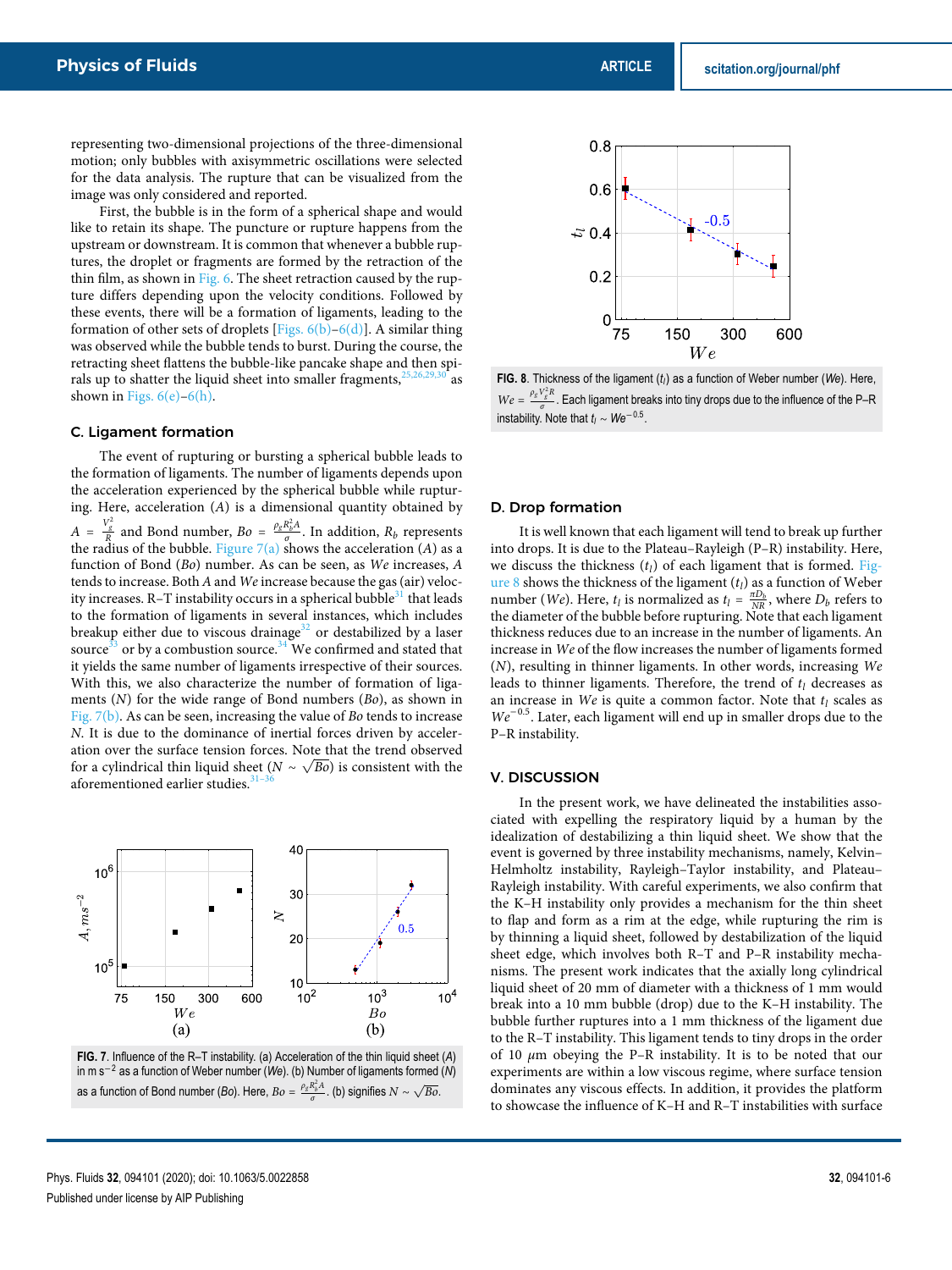tension in the absence of viscous effects. Furthermore, the dynamics of these drops and their transmission routes could be altered depending upon the conditions such as wind speed, temperature, and humidity. $37-39$  This study also complements the work of blowing the soap film $^{40}$  as well as other exhaustive experiments on coaxial atomizers. $28,32,41,42$ 

The experimental setup considered in the present study gives glimpses into the dynamics of sneezing and lends itself well for quantitative analysis. Although this has widened the understanding of sneezing for the limited flow conditions, we are aware that the present study also proposes more exciting questions. It is worthwhile to mention that comparisons with the existing literature for sneezing could not be performed because the parameters that govern the event are rather different. The complete morphology of sneezing phenomena can be understood only by conducting experiments with a fluid with similar properties as saliva and mucus, which generally exhibit non-Newtonian behavior. In general, the typical velocity of the cough or sneeze is not well documented, even for a healthy person. To date, such data for an infected person are still in the scientific perusal stage.

On the other hand, there are enough possibilities by which one can generate a droplet cloud while talking loudly or singing. In such instances, the dynamics could be entirely different because multiple ejections happen at very low velocities. These complexities suggest that current researchers include multiple hydrodynamic instabilities and develop a holistic combined model. For example, if aerosol generation by sneezing is the outcome of the simultaneous effect of both K–H and R–T instabilities, a flow system that mimics both mechanisms is cumbersome and even harder to perform in situ measurements. However, a detailed comparison between the theoretical predictions $35,36,43$  of both mechanisms and the observations from the real condition experiments deserves an independent study in the near future.

#### VI. SUMMARY

The present study highlights the role of hydrodynamic instabilities in atomizing expelled respiratory human liquids. To achieve this purpose, we have idealized a sneeze or any other expelling respiratory event by a flow system comprising a soap film and an air jet. We have identified the various intermediate events encountered by the annular liquid sheet to form stable droplets. We observed various hydrodynamic instabilities that are responsible for each event with the aid of high-speed imaging. We observed that the cylindrical liquid sheet undergoes flapping, rupture, ligament, and droplet formation. We quantified the dynamics of a thin annular liquid sheet for a range of Weber and Bond numbers. In this context, we showed that the dimensionless breakup length of the expelled respiratory liquid film scales as a function of Weber number,  $l_b \sim We^{-0.17}$ , while the number of ligaments scales as a function of Bond number,  $N \sim \sqrt{Bo}$ . In addition, we also showed that the thickness of the ligament  $(t_l)$  is a strong function of the Weber number. Finally, we hope that the present study would help the current researchers gain momentum to explore hydrodynamic instabilities during sneezing. This understanding is crucial to elucidate the aerosol formation and to mitigate disease transmission through expelled respiratory droplets.

#### ACKNOWLEDGMENTS

M.V. thanks the Department of Science and Technology— INSPIRE Faculty Award/Batch-12/2017 (Grant No. IFA17- ENG220)—for the financial support.

The authors declare that they have no conflicts of interest.

#### DATA AVAILABILITY

The data that support the findings of this study are available from the corresponding author upon reasonable request.

#### REFERENCES

<sup>1</sup>M. Jayaweera, H. Perera, B. Gunawardana, and J. Manatunge, "Transmission of COVID-19 virus by droplets and aerosols: A critical review on the unresolved dichotomy," Environ. Res. **188**, 109819 (2020).

<sup>2</sup>S. Asadi, A. S. Wexler, C. D. Cappa, S. Barreda, N. M. Bouvier, and W. D. Ristenpart, "Aerosol emission and superemission during human speech increase with voice loudness," Sci. Rep. **9**(1), 2348 (2019).

<sup>3</sup>L. Bourouiba, "Turbulent gas clouds and respiratory pathogen emissions: Potential implications for reducing transmission of COVID-19," JAMA **323**(18), 1837– 1838 (2020).

<sup>4</sup>T. Dbouk and D. Drikakis, "On coughing and airborne droplet transmission to humans," Phys. Fluids **32**(5), 053310 (2020).

5 B. Bake, P. Larsson, G. Ljungkvist, E. Ljungström, and A. C. Olin, "Exhaled particles and small airways," Respir. Res. **20**(1), 8 (2019).

6 B. E. Scharfman, A. H. Techet, J. W. M. Bush, and L. Bourouiba, "Visualization of sneeze ejecta: Steps of fluid fragmentation leading to respiratory droplets," Exp. Fluids **57**(2), 24 (2016).

<sup>7</sup>X. Xie, Y. Li, H. Sun, and L. Liu, "Exhaled droplets due to talking and coughing," J. R. Soc., Interface **6**, S703–S714 (2009).

<sup>8</sup>P. L. L. Walls, J. C. Bird, and L. Bourouiba, "Moving with bubbles: A review of the interactions between bubbles and the microorganisms that surround them," Integr. Comp. Biol. **54**(6), 1014 (2014).

<sup>9</sup>R. Mittal, R. Ni, and J.-H. Seo, "The flow physics of COVID-19," J. Fluid Mech. **894**, F2 (2020).

<sup>10</sup>Z. Y. Han, W. G. Weng, and Q. Y. Huang, "Characterizations of particle size distribution of the droplets exhaled by sneeze," J. R. Soc., Interface **10**(88), 20130560 (2013).

<sup>11</sup>G. Busco, S. R. Yang, J. Seo, and Y. A. Hassan, "Sneezing and asymptomatic virus transmission," Phys. Fluids **32**(7), 073309 (2020).

<sup>12</sup>S. Verma, M. Dhanak, and J. Frankenfield, "Visualizing the effectiveness of face masks in obstructing respiratory jets," Phys. Fluids **32**(6), 061708 (2020).

<sup>13</sup>T. Dbouk and D. Drikakis, "On respiratory droplets and face masks," Phys. Fluids **32**(6), 063303 (2020).

<sup>14</sup>R. Bhardwaj and A. Agrawal, "Likelihood of survival of coronavirus in a respiratory droplet deposited on a solid surface," Phys. Fluids **32**(6), 061704 (2020).

<sup>15</sup>C. P. Cummins, O. J. Ajayi, F. V. Mehendale, R. Gabl, and I. M. Viola, "The dispersion of spherical droplets in source-sink flows and their relevance to the COVID-19 pandemic," Phys. Fluids **32**(8), 083302 (2020).

<sup>16</sup>S. Chaudhuri, S. Basu, P. Kabi, V. R. Unni, and A. Saha, "Modeling the role of respiratory droplets in COVID-19 type pandemics," Phys. Fluids **32**(6), 063309 (2020).

<sup>17</sup>H. Nishimura, S. Sakata, and A. Kaga, "A new methodology for studying dynamics of aerosol particles in sneeze and cough using a digital high-vision, high-speed video system and vector analyses," PLoS One **8**(11), e80244 (2013).

<sup>18</sup>P. Bahl, C. M. de Silva, A. A. Chughtai, C. R. MacIntyre, and C. Doolan, "An experimental framework to capture the flow dynamics of droplets expelled by a sneeze," Exp. Fluids **61**(8), 176 (2020).

<sup>19</sup>E. Villermaux, "Fragmentation," Annu. Rev. Fluid Mech. **39**, 419–446 (2007).

<sup>20</sup>J. C. Lasheras and E. J. Hopfinger, "Liquid jet instability and atomization in a coaxial gas stream," Annu. Rev. Fluid Mech. **32**, 275–308 (2000).